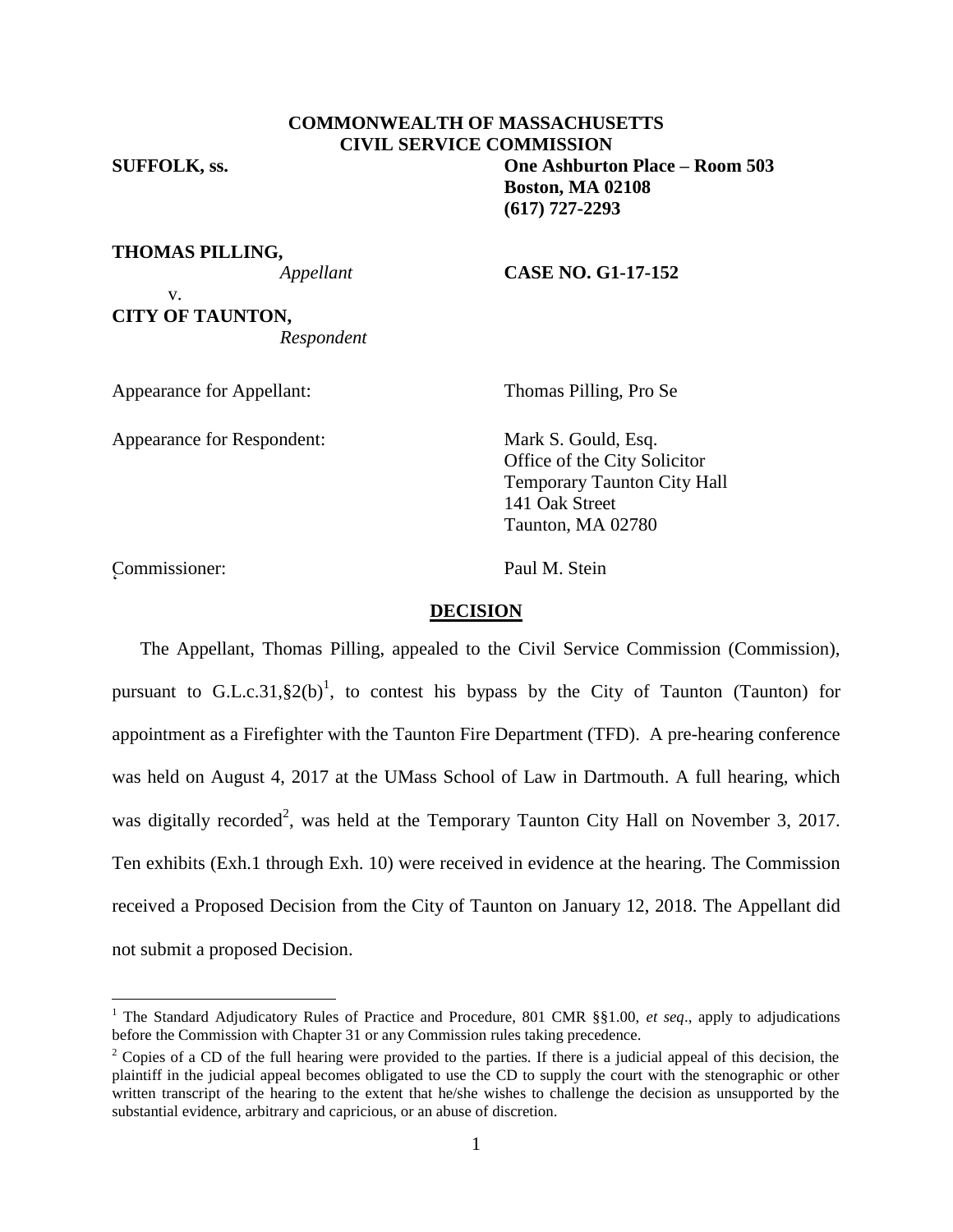## **FINDINGS OF FACT**

Based on the Exhibits entered into evidence and the testimony of the following witnesses:

*Called by the Appointing Authority*:

- Thomas Pilling, Appellant
- **TFD Fire Chief Timothy Bradshaw**
- **TFD Fire Lieutenant Michael Krockta**
- **TFD Fire Lieutenant Gregory Galligan**
- Westfield Police Officer William Cavanaugh

*Called by the Appellant:*

 $\overline{a}$ 

• Thomas Pilling, Appellant

and taking administrative notice of all matters filed in the case, pertinent law and reasonable inferences from the credible evidence, a preponderance of evidence establishes these facts:

1. The Appellant, Thomas Pilling, is a life-long resident of Taunton, MA, graduating from Taunton High School in 2003.<sup>3</sup> He then trained as a golf pro, worked at New Hampshire and Florida country clubs, returned to Taunton in 2008 where he worked in his family's construction business until November 2009, when he enlisted in the U.S. Army. (*Exhs. 2 & 6; Testimony of Appellant*)

2. Mr. Pilling served on active duty with the U.S. Army for 5 years, which included two overseas deployments. He was honorably discharged at the rank of Sergeant. He has continued his military service with a unit of U.S. Army Reserve in Brockton, MA with which he currently serves. He has operated heavy motorized equipment as part of both his active duty and reserve assignment. (*Exh. 2; Testimony of Appellan*t)

3. Mr. Pilling currently works part-time in his family construction business. He is studying for a Criminal Justice Associate's Degree at Quincy College. (*Testimony of Appellant*)

4. On or about January 23, 2017, Taunton received Certification #04340 issued by the Massachusetts Human Resources Division (HRD), authorizing Taunton to appoint seven (7)

 $3$  Mr. Pilling struggled academically in high school and, eventually, took make-up courses to earn the credits needed to graduate, a situation he attributed to caretaking for a then ailing parent. (*Exh. 6; Testimony of Appellant*)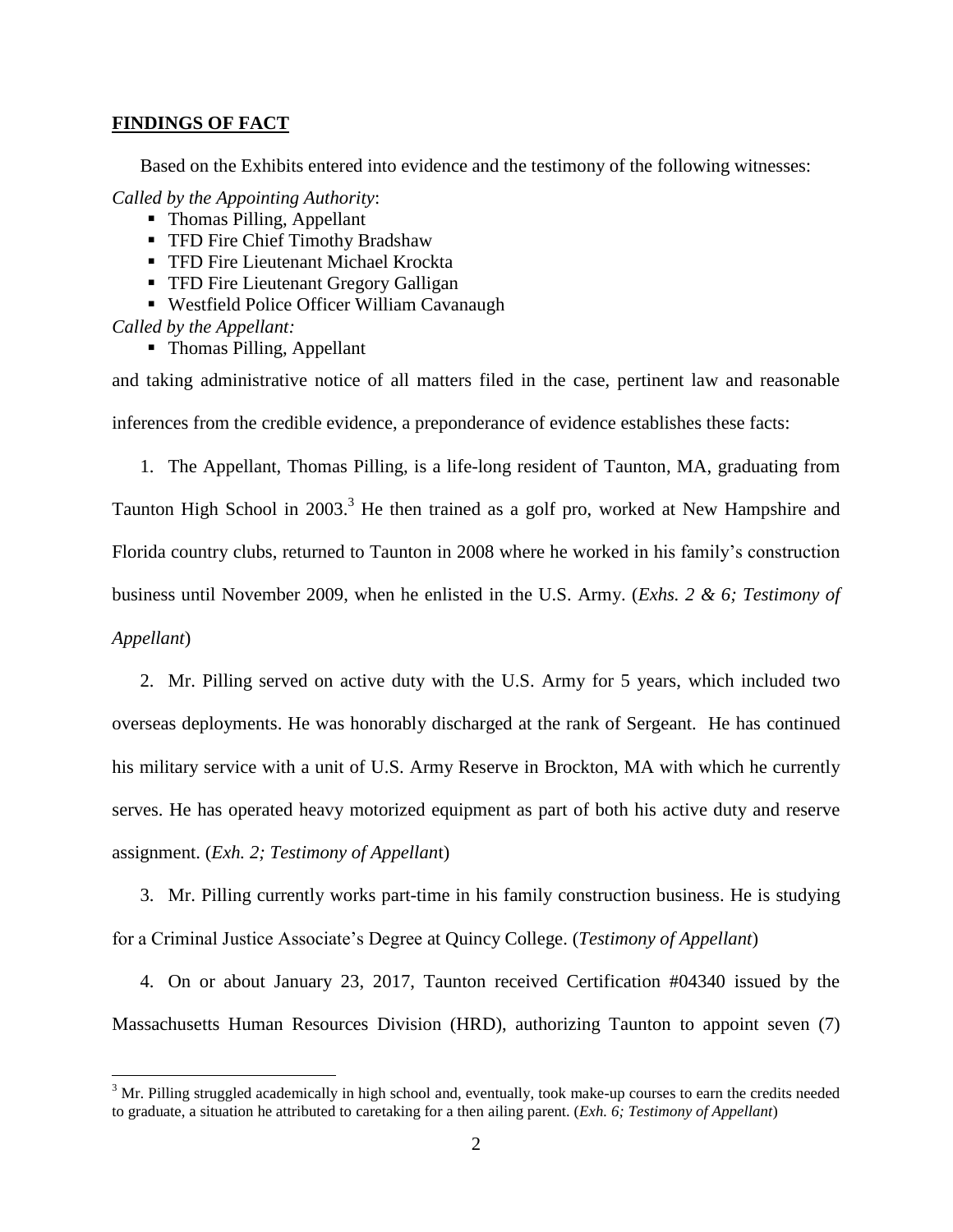Permanent Full Time Firefighters from the eligible list for Firefighter established by HRD on November 4, 2016. (*Undisputed Facts [HRD Letter to the Commission dated August 15, 2017]*)

5. Mr. Pilling's name appeared on Certification  $\#04340$  tied in  $11<sup>th</sup>$  place with another candidate. (*Undisputed Facts [HRD Letter to the Commission dated August 15, 2017]*)

6. On or about January 31, 2017, Mr. Pilling completed and returned the Candidate Information Questionnaire to the TFD along with certain other requested information. (*Exh. 2*)

7. Upon receipt of the applications, the TFD commenced a background investigation into each candidate's employment and personal history, and commissioned the Taunton Police Department to query each candidate's criminal history and driving records. While this investigation was on-going, the candidates, including Mr. Pilling, were interviewed by a fivemember TFD panel, headed by Chief Bradshaw. (*Testimony of Chief Bradshaw & Lt. Gilligan*)

8. The TFD interviews were semi-structured, with substantially the same questions asked of each candidate, but the interview performances were not scored or recorded. Following all of the interviews, the panel discussed the candidates and arrived at a consensus as to which candidates would be referred to the nine-member Taunton Municipal Council (Council), the TFD's Appointing Authority. Ten of the fifteen candidates interviewed, including Mr. Pilling, were referred for further consideration. (*Exhs. 1, 8 & 10; Testimony of Chief Bradshaw*)

9. The Council's three-member Committee on Fires and Wires interviewed the ten candidates over two different dates in March 2017 and, subject to any "additional references to be completed", voted unanimously to forward the names of six candidates to the full Council and to bypass three candidates. An initial motion to bypass Mr. Pilling failed to receive a second, and a motion to forward his name then passed by a vote of 2-1. (*Exhs. 8 &10*)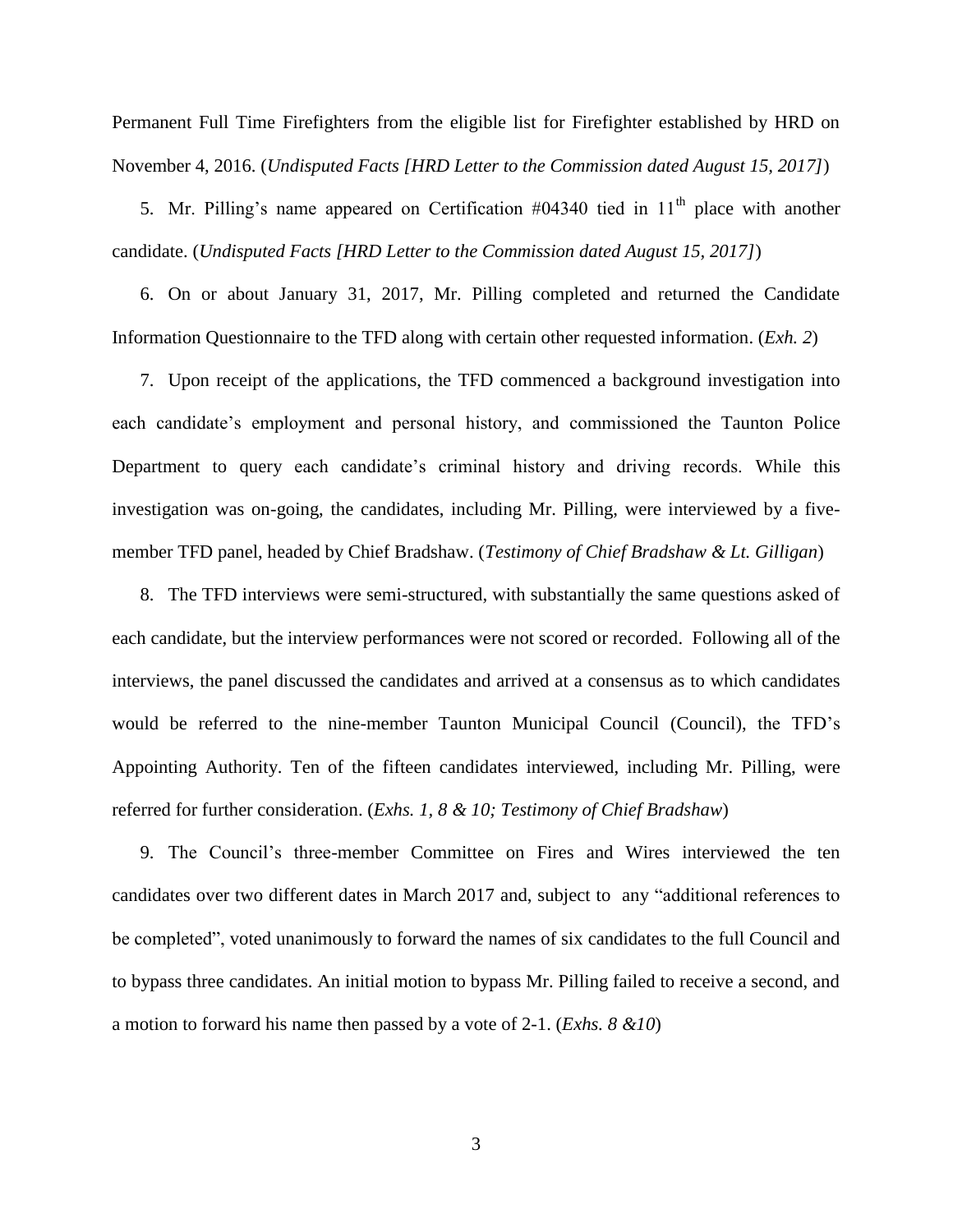10. After all "the references were finished up", Chief Bradshaw recommended six candidates for appointment, two ranked above Mr. Pilling and four ranked below him on Certification #04340. On April 4, 2017, the Council voted 8-0 to offer conditional offers of employment to the six candidates. (*Exh. 10; Testimony of Chief Bradshaw*)

11. By letter dated June 12, 2017, Mr. Pilling was informed that he had not been selected "due to the superior application and superior qualifications" of other candidates "as well as the deficiencies in your background and application" including a "subpar performance on the initial employment interview" and "your repeated motor vehicle infractions". (*Exh. 1*)

12. In particular, the bypass letter sent to Mr. Pilling cited (a) six motor vehicle infractions over the period from 2002 through 2016, including an OUI and multiple suspensions for driving with a suspended license and/or without insurance; (b) deficiencies in the application, including failure to timely submit his high school diploma and providing references that did not check out positively; (c) a 2015 arrest for domestic violence; and (d) a 911 call made to his Taunton residence in April 2016 where his then girlfriend had just overdosed on heroin. (*Exh. 1; Testimony of Chief Bradshaw*)

13. Mr. Pilling's criminal record and driving infractions noted in Taunton's bypass letter involved the following specific incidents:

- 2002 Cited for operating an unregistered, uninsured vehicle with a suspended license. Defaulted for not appearing in response to criminal summons. Mr. Pilling said it was his mother's car. Eventually, charges were dismissed at the request of the Commonwealth.
- 2002 Surchargeable accident
- 2004 Arrested for DWI in California. Disposition of criminal case was not provided but license was suspended and, later, revoked.
- 2007 Arrested for operating while license was suspended. Admitted he told arresting officer he only had a Massachusetts ID card and, then, that he left his license at home. Case dismissed at request of the Commonwealth.
- 2008 License reinstated.

[Military Service - 2009 to 2015]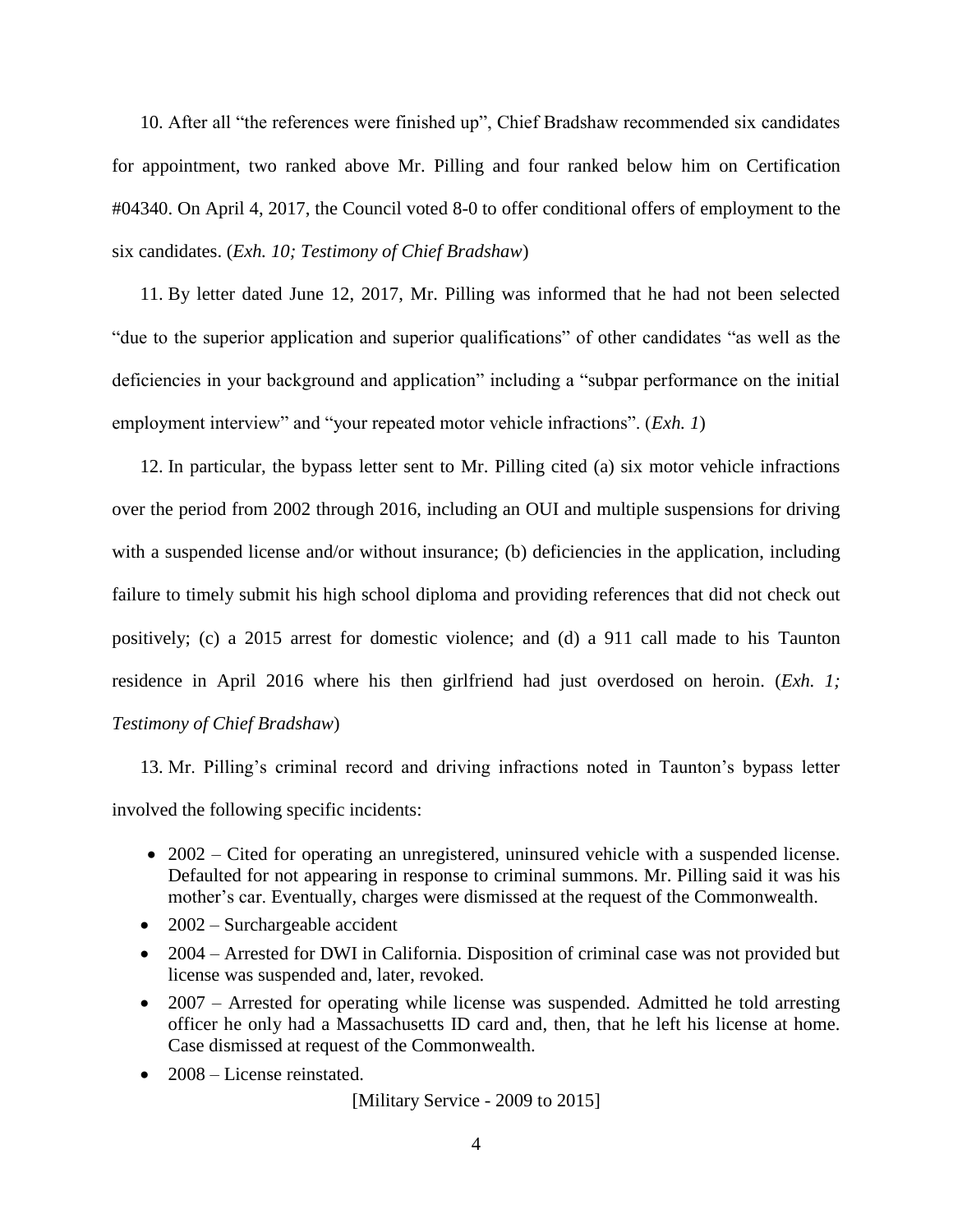- April 2015 Arrested for domestic assault and battery. Physical altercation in parking lot and while driving with girlfriend (Ms. S.) resulting in minor injuries to both, his windshield smashed by Ms. S, her side-view mirror ripped off by him. Admitted to putting his hand over her mouth at one point to prevent her from screaming. She eventually exited vehicle and walked away. She was later located by responding police, who were called by neighbors. Case dismissed when Ms. S. pleaded the Fifth and would not testify. Mr. Pilling said he played down Ms. S.'s violent behavior because he thought she was the one that was going to be arrested and wanted to "protect her" from going to jail."<sup>4</sup>
- July 2015 Ms. S. obtains ten-day Chapter 209A Abuse Prevention Order claiming fear of him from April altercation and possibility that he had "access to weapons/was recently in military". Summons served on Mr. Pilling by Taunton Police (return in evidence) but he denied ever knowing about the Order. Did not appear at return date, case dismissed at Ms. S.'s request.<sup>5</sup>
- 2016 Cited for failure to yield right-of-way and operating unregistered and uninsured motor vehicle. Mr. Pilling claimed he had accelerated through intersection ahead of speeding (he said 110 MPH) police cruiser who was in pursuit of another vehicle but broke off pursuit and cited him. Warrant issued for default in criminal case and license suspended. Mr. Pilling stated he was unaware of suspension until he was informed by TFD in application. License reinstated after hearing in February 2017.

(*Exhs.2, 3 & 9: Testimony of Appellant & Officer Cavanaugh*)

 $\overline{a}$ 

14. On April 16, 2016, the TFD responded to a 911 call placed by Mr. Pilling (from a residence where Mr. Pilling stated on his TFD application he had then lived). He had returned from a military drill to find the woman he was then dating unconscious from a drug overdose. While waiting for the ambulance, Mr. Pilling performed CPR and resuscitated the woman. She was conscious when the ambulance arrived and required no medical aid but was taken to the hospital. Mr. Pilling was aware that the woman was "in recovery" but denied any knowledge that she continued to abuse drugs. He ended the dating relationship immediately after she admitted to using heroin. (*Exh. 5; Testimony of Appellant*)

<sup>&</sup>lt;sup>4</sup> On his TFD application, Mr. Pilling described the disposition as follows: "Found innocent after story was heard." (*Exh. 2)*

<sup>&</sup>lt;sup>5</sup> Taunton subpoenaed Ms. S. to the Commission hearing but she did not appear. I infer that the Massachusetts address at which the subpoena was left was not her current residence and that, more than likely, she lived in Connecticut, where the evidence indicated her vehicle was registered. (*Exhs. 3 & 7; Testimony of Appellant*). I draw no adverse inference against either party for her failure to testify at the Commission hearing.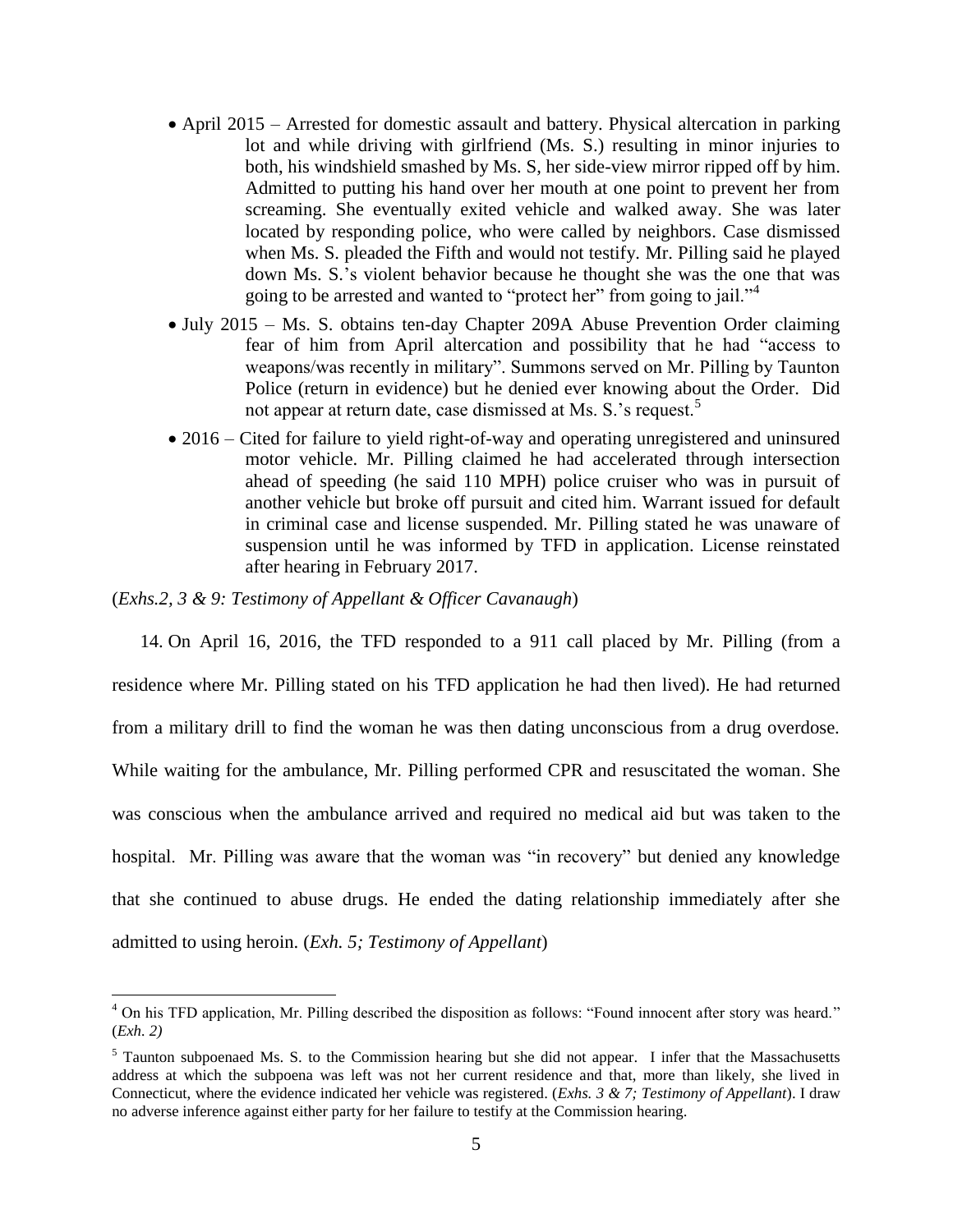15. The problematic issues with Mr. Pilling's references included a personal reference whom he claimed was a veteran Boston Police Detective, but who turned out to be a rookie Quincy Police Officer, and the inability to find anyone at the Army Reserve Unit who could confirm that he worked there. Mr. Pilling explained that the police officer belonged to his Army Reserve Unit and he must have been misinformed as to where the officer worked. As to the lack of confirmation about his Army Reserve Duty, Mr. Pilling explained that more than one Reserve Unit was stationed at the Armory and the TFD investigator evidently talked to soldiers in the wrong unit. (*Exhs. 1 & 2; Testimony of Appellant, Lieutenants Galligan & Krockta*)

16. Chief Bradshaw did not consider the delay in providing a high school transcript, alone, a disqualifier. He also could have overlooked the 2002 driving history and, even, the 2004 OUI, if they had been the only infractions on his record. Given the totality of that record, however, including an infraction as recent as 2016 (and, apparently, driving without a license from May 2016 to February 2017), Chief Bradshaw believed that, given the duties required of a TFD firefighter, it was not in the best interest of the TFD or the citizens of Taunton to hire a candidate with a pattern of operating unregistered, insured vehicles and multiple license suspensions. He could not, in good conscience, recommend such a candidate over other well-qualified candidates who had no such blemishes on their records. The four candidates who bypassed Mr. Pillings had "impeccable" records and three worked as EMTs. (*Exh. 1; Testimony of Chief Bradshaw*) 6

17. Mr. Pilling alluded to what he believed was bias against him, which he attributed to the fact that, in 2009, he married the daughter of one of the TFD's Deputy Fire Chiefs, against the father's consent, a marriage that ended in divorce in 2015. He also heard from "anonymous" sources that he was going to be hired but something derailed him. (*Testimony of Appellant*)

 $\overline{a}$ 

 $6$  Chief Bradshaw has never hired any candidate with the pattern of driving infractions on Mr. Pillings record. (*Testimony of Chief Brandshaw*)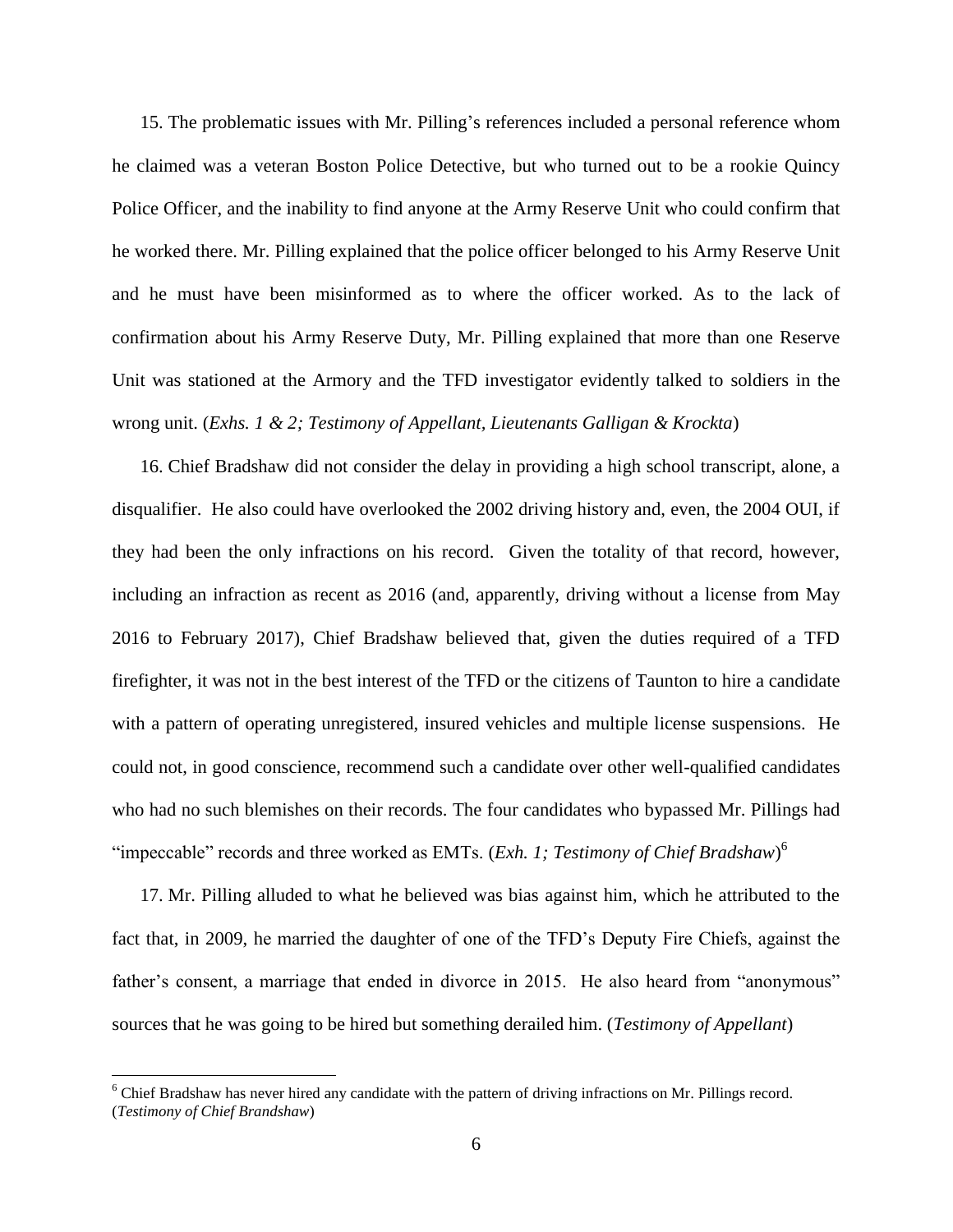18. The TFD vigorously denied any bias against Mr. Pilling due to his prior marriage. The former father-in-law took no part in the hiring process. I heard no evidence to suggest, let alone credibly prove, that animosity toward Mr. Pilling by the former father-in-law contributed to Chief Bradshaw's hiring and bypass recommendations or entered to the Council's decision not to appoint Mr. Pilling. (*Testimony of Appellant, Chief Bradshaw & Lt. Galligan*)

#### **APPLICABLE CIVIL SERVICE LAW**

The core mission of Massachusetts civil service law is to enforce "basic merit principles" described in Chapter 31 for "recruiting, selecting and advancing of employees on the basis of their relative ability, knowledge and skills including open consideration of qualified applicants for initial appointment" and "assuring that all employees are protected against coercion for political purposes, and are protected from arbitrary and capricious actions." G.L.c.31, §1.

The mechanism to ensure adherence to basic merit principles in hiring and promotion is the provision for regular, competitive qualifying examinations, open to all qualified applicants, from which eligible lists are established, ranking candidates according to their exam scores, along with certain statutory credits and preferences, which lists are then used by appointing authorities to make civil service appointments based on a "certification" of candidates from the applicable eligible list. G.L.c. 31, §§6 through 11, 16 through 27.

In general, positions must be filled by selecting one of the three most highly ranked candidates willing to accept the appointment, known as the " $2n+1$ " formula. G.l.c.31, §27; PAR.09. In order to deviate from that formula, an appointing authority must provide written reasons – positive or negative, or both – consistent with basic merit principles, to affirmatively justify bypassing a lower ranked candidate in favor of a more highly ranked one. G.L.c.31,§1,§27; PAR.08. The statement of reasons must "indicate all . . . reasons for bypass on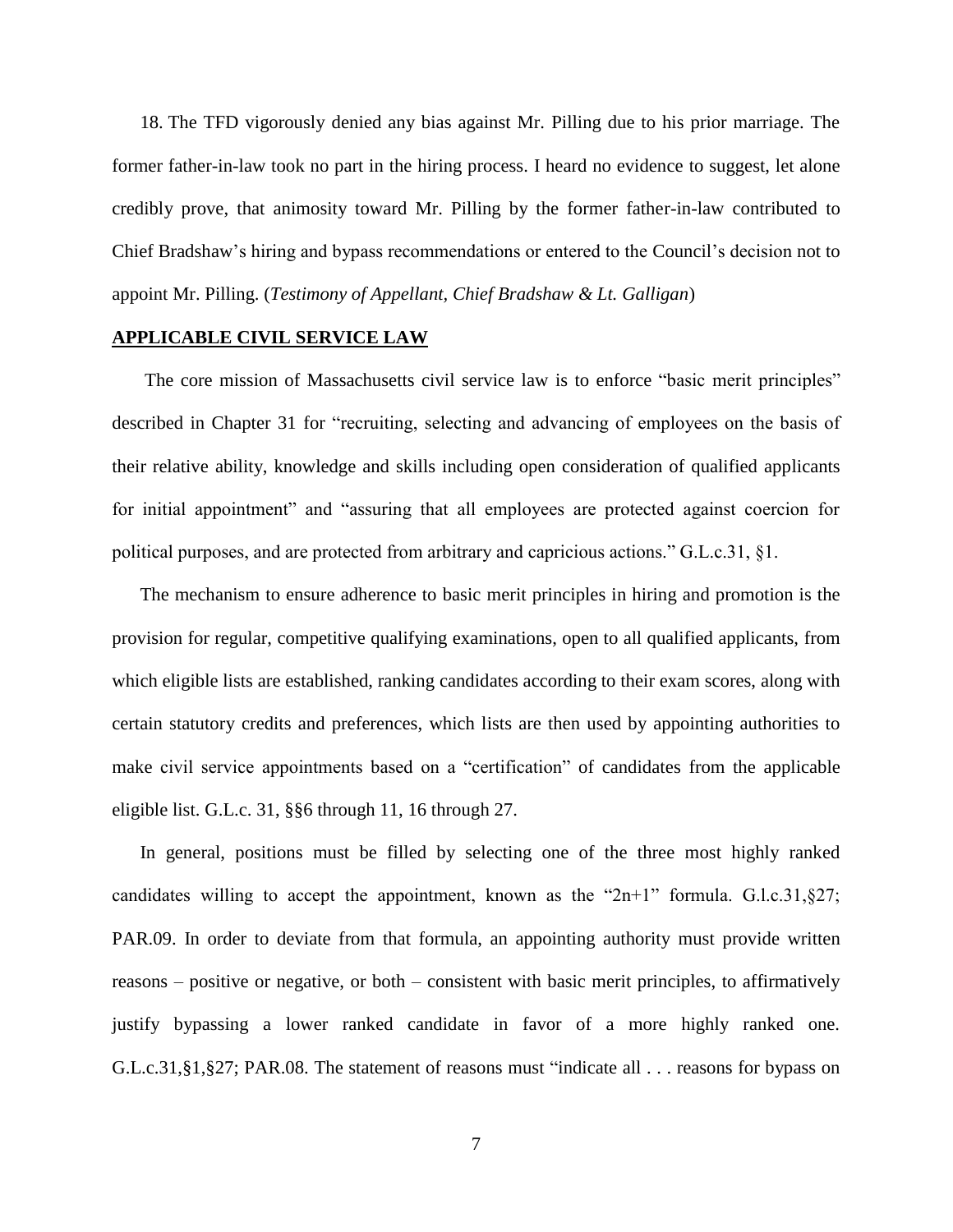which the appointing authority intends to rely or might, in the future, rely  $\dots$ . No reasons that are known or reasonably discoverable by the appointing authority, and which have not been disclosed . . . shall later be admissible as reasons for selection or bypass in any proceeding before the . . . Civil Service Commission." PAR.08(4)

A person may appeal a bypass decision under G.L.c.31,§2(b) for de novo review by the Commission. The Commission's role is to determine whether, by a preponderance of evidence, the appointing authority made an "impartial and reasonably thorough review" of the background and qualifications of the candidates' fitness to perform the duties of the position and that the was "reasonable justification" for the bypass. Police Dep't of Boston v. Kavaleski, 463 Mass. 680, 688-89 (2012); [Beverly v. Civil Service Comm'n, 78 Mass.App.Ct. 182, 187 \(2010\);](http://web2.westlaw.com/find/default.wl?mt=Massachusetts&db=578&rs=WLW15.04&tc=-1&rp=%2ffind%2fdefault.wl&findtype=Y&ordoc=2029136022&serialnum=2023501172&vr=2.0&fn=_top&sv=Split&tf=-1&pbc=70F732C1&utid=1) Leominster v. Stratton, 58 Mass.App.Ct. 726, 727-28 (2003).

"Reasonable justification . . . means 'done upon adequate reasons sufficiently supported by credible evidence, when weighed by an unprejudiced mind, guided by common sense and by correct rules of law' ". Brackett v. Civil Service Comm'n, 447 Mass. 233, 543 (2006); Commissioners of Civil Service v. Municipal Ct., 359 Mass. 211,214 (1971), *citing* Selectmen of Wakefield v. Judge of First Dist. Ct., 262 Mass. 477,482 (1928). See also Mayor of Revere v. Civil Service Comm'n, 31 Mass.App.Ct. 315, 321 (1991) (bypass reasons must be "more probably than not sound and sufficient") The Commission's primary concern is to ensure that the action comports with "[b]asic merit principles." [G.L.c.31,§1.](http://web2.westlaw.com/find/default.wl?mt=Massachusetts&db=1000042&rs=WLW15.04&docname=MAST31S1&rp=%2ffind%2fdefault.wl&findtype=L&ordoc=2029136022&tc=-1&vr=2.0&fn=_top&sv=Split&tf=-1&pbc=70F732C1&utid=1) See [Massachusetts Ass'n of](http://web2.westlaw.com/find/default.wl?mt=Massachusetts&db=578&rs=WLW15.04&tc=-1&rp=%2ffind%2fdefault.wl&findtype=Y&ordoc=2029136022&serialnum=2001441097&vr=2.0&fn=_top&sv=Split&tf=-1&pbc=70F732C1&utid=1)  [Minority Law Enforcement Officers v. Abban,](http://web2.westlaw.com/find/default.wl?mt=Massachusetts&db=578&rs=WLW15.04&tc=-1&rp=%2ffind%2fdefault.wl&findtype=Y&ordoc=2029136022&serialnum=2001441097&vr=2.0&fn=_top&sv=Split&tf=-1&pbc=70F732C1&utid=1) 434 Mass. 256, 259, (2001); [Beverly v. Civil](http://web2.westlaw.com/find/default.wl?mt=Massachusetts&db=578&rs=WLW15.04&tc=-1&rp=%2ffind%2fdefault.wl&findtype=Y&ordoc=2029136022&serialnum=2023501172&vr=2.0&fn=_top&sv=Split&tf=-1&pbc=70F732C1&utid=1)  [Service Comm'n, 78 Mass.App.Ct. 182, 188 \(2010\);](http://web2.westlaw.com/find/default.wl?mt=Massachusetts&db=578&rs=WLW15.04&tc=-1&rp=%2ffind%2fdefault.wl&findtype=Y&ordoc=2029136022&serialnum=2023501172&vr=2.0&fn=_top&sv=Split&tf=-1&pbc=70F732C1&utid=1) City of Cambridge v. Civil Service Comm'n, 43 Mass.App.Ct. 300, 303-305, rev.den., 428 Mass. 1102 (1997); MacHenry v. Civil Serv. Comm'n, 40 Mass. App. Ct. 632, 635 (1995), rev.den.,423 Mass.1106 (1996)

8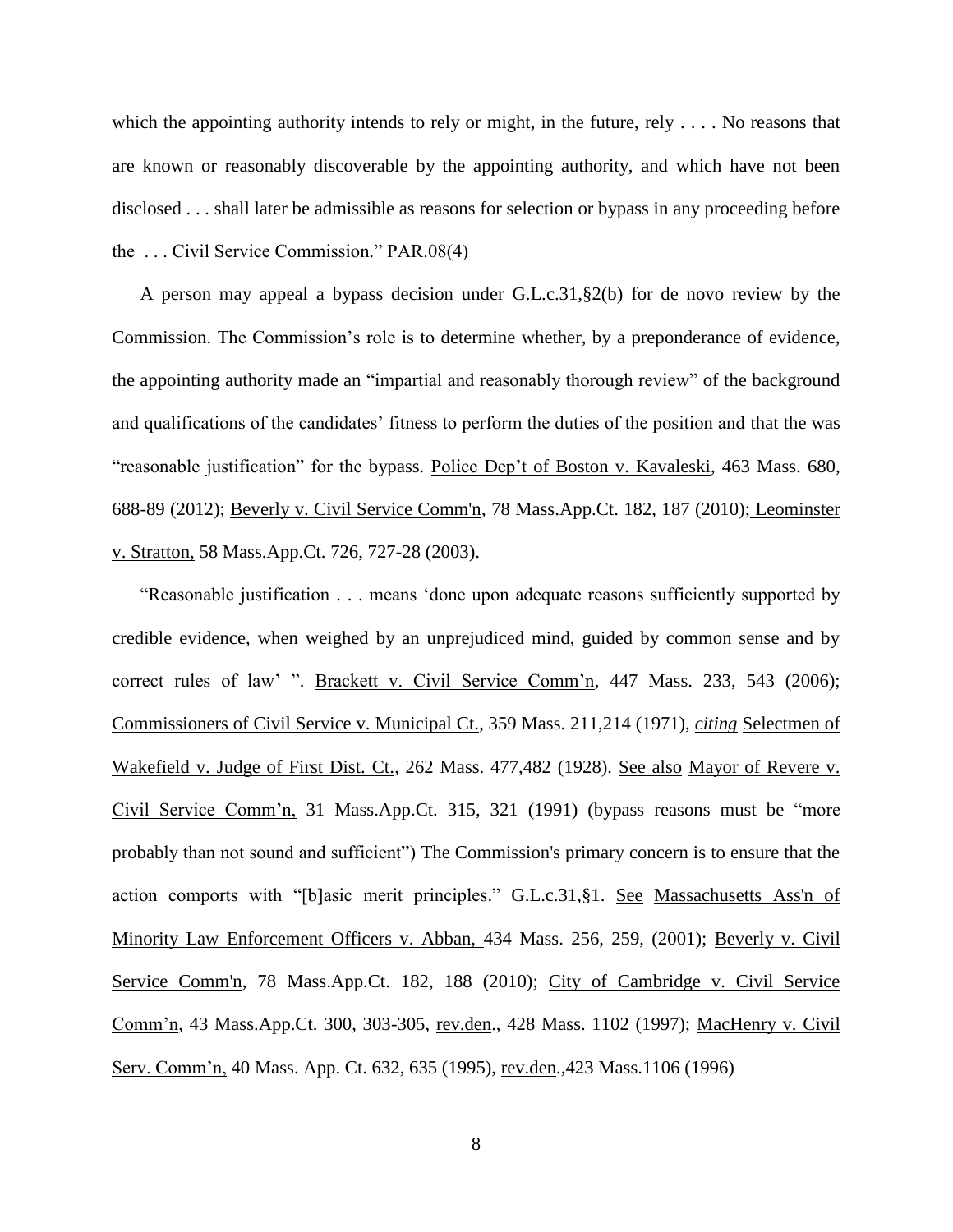Appointing authorities are vested with a certain degree of discretion in selecting public employees of skill and integrity. The commission "cannot substitute its judgment about a *valid* exercise of *discretion based on merit or policy considerations* by an appointing authority" but, when there are *"overtones of political control or objectives unrelated to merit standards or neutrally applied public policy*, then the occasion is appropriate for intervention by the commission." See City of Cambridge v. Civil Service Comm'n, 43 Mass.App.Ct. 300, 303-305, rev.den., 428 Mass. 1102 (1997) (*emphasis added*) However, the governing statute, [G.L.c.31,§2\(b\),](https://1.next.westlaw.com/Link/Document/FullText?findType=L&pubNum=1000042&cite=MAST31S2&originatingDoc=Ib21af0ded3bd11d99439b076ef9ec4de&refType=LQ&originationContext=document&transitionType=DocumentItem&contextData=(sc.History*oc.UserEnteredCitation)) gives the Commission's de novo review "broad scope to evaluate the legal basis of the appointing authority's action" and it is not necessary for the Commission to find that the appointing authority acted "arbitrarily and capriciously." Id.

# **ANALYSIS**

Applying the applicable principles of law to the facts of this appeal, the preponderance of the evidence established that Taunton was reasonably justified to bypass Mr. Pilling for appointment to the position of a TFD Firefighter. Although some of the reasons stated for bypassing him were not based on the required reasonably thorough review and are not sufficient reasons under basic merit principles to disqualify him, the core reasons that Chief Bradshaw recommended against hiring Mr. Pilling, and the Council's decision that he should not be appointed, meet the standards of reasonable justification for that decision.

First, TFD's interview process did not meet the standards of basic merit principles. Public safety agencies are properly entitled, and often do, conduct interviews of potential candidates as part of the hiring process. In an appropriate case, a properly documented poor interview may justify bypassing a candidate for a more qualified one. See, e.g., Dorney v. Wakefield Police Dep't, 29 MCSR 405 (2016); Cardona v. City of Holyoke, 28 MCSR 365 (2015). Some degree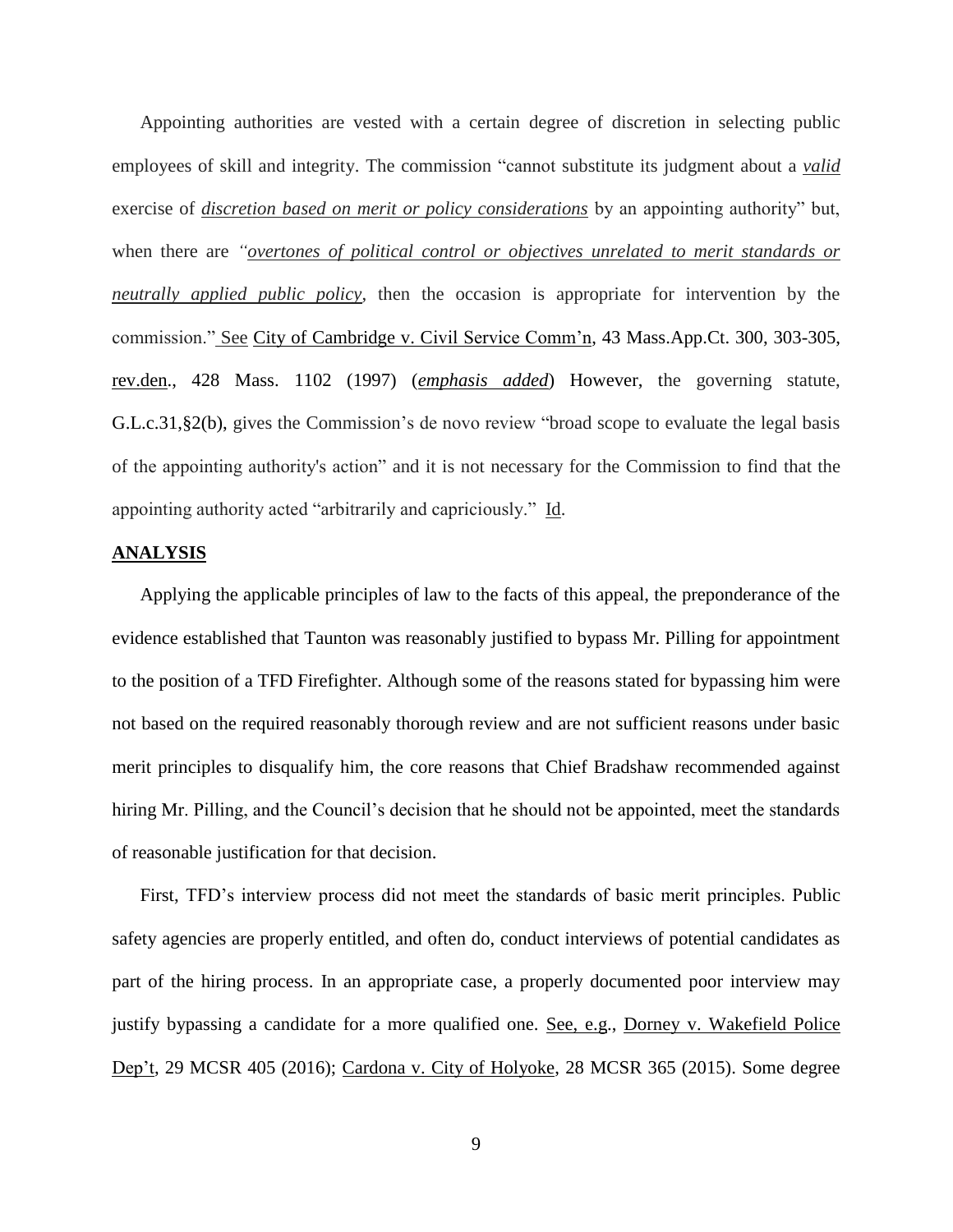of subjectivity is inherent (and permissible) in any interview procedure, but care must be taken to preserve a "level playing field" and "protect candidates from arbitrary action and undue subjectivity on the part of the interviewers", which is the lynch-pin to the basic merit principle of civil service law. See e.g., Malloch v. Town of Hanover, 472 Mass. 783, 796-800 (2015); Flynn v. Civil Service Comm'n, 15 Mass.App.Ct. 206, 208, rev.den., 388 Mass. 1105 (1983). See also Strano v. Town of Mansfield, 30 MCSR 419 (2017) and cases cited (appeal pending); Conley v. New Bedford Police Dep't, 29 MCSR 477 (2016); Phillips v. City of Methuen, 28 MCSR 345 (2015); Morris v. Braintree Police Dep't, 27 MCSR 656 (2014); Absent documented evidence that the interview process was reasonably fair and objective and that the conclusions about candidates not overly subjective or arbitrary, the TFD's preference for one candidate over another could not justify this bypass on the basis of interview performance.

Second, certain other reasons stated in Taunton's bypass letter were not supported with evidence that demonstrated they had been made after a reasonably thorough review. Although some of Mr. Pilling's early employment as a golf pro were unverifiable, Taunton was less than diligent in its efforts to inquire about his five years of military service, which formed an important part of his more recent employment history. Similarly, although the confusion about Mr. Pilling's Army Reserve Unit is understandable, TFD could have resolved the mix-up with simple follow-up with Mr. Pilling. Further inquiry would also have been able to confirm Mr. Pilling's experience with operating heavy-duty motor vehicle equipment, a factor that was used to distinguish him from other candidates that had such experience.

Third, despite the above deficiencies in the process, the remaining factors that Taunton cited as reasons for the bypass do justify the City's decision. Mr. Pilling's driving infractions in 2002, including his one and only surchargeable accident, nearly 15 years before his TFD application,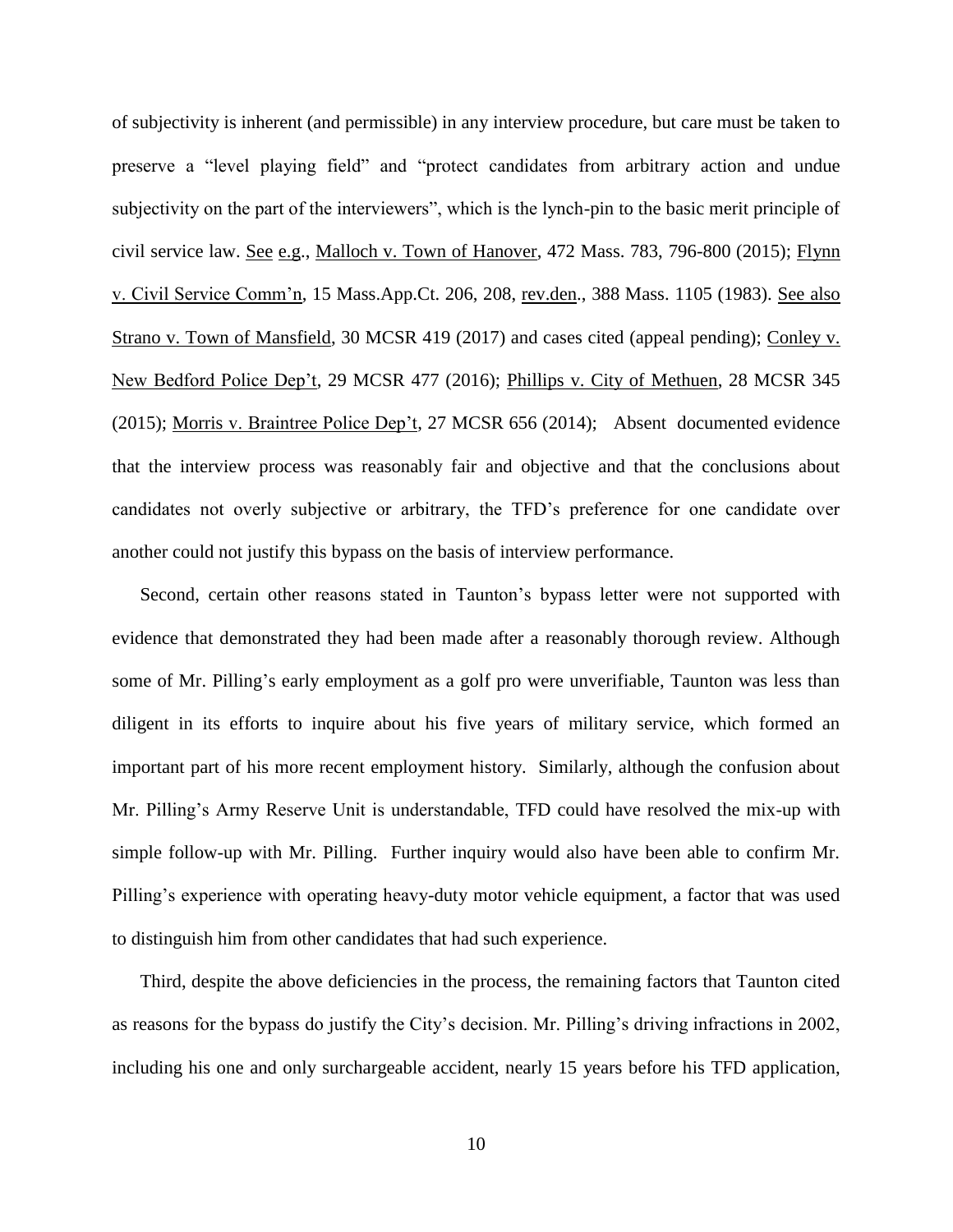would not have been held against him, but his continued behavior evidences a pattern of disregard for the public safety in operating unregistered and uninsured motor vehicles, as well as driving while his license to operate was suspended. Mr. Pilling's evasive explanation to one officer about why his license was not in his possession, and the history of long periods of driving without a license (whether by negligence or knowingly failing to address his multiple default suspensions), reinforces this disregard.<sup>7</sup> Similarly, Mr. Pilling's recent brushes with the law, in particular, his 2015 arrest, the related c.209A order, and his operating for months without a valid driver's license as recently as February 2017 (during the application process), provides Taunton with reasonable justification to believe that he posed an unacceptable present risk to serve as a TFD Firefighter. Mr. Pilling pointed to mitigating circumstances involved in all of these incidents. The issue for the Commission, however, is not whether Mr. Pilling was guilty of specific misconduct; Taunton has reasonable discretion to decide whether to take the risk of hiring him so long as that decision is based on a reasonably thorough and impartial investigation of the relevant facts. See, e.g., [Beverly v. Civil Service Comm'n, 78 Mass.App.Ct. 182, 187](http://web2.westlaw.com/find/default.wl?mt=Massachusetts&db=578&rs=WLW15.04&tc=-1&rp=%2ffind%2fdefault.wl&findtype=Y&ordoc=2029136022&serialnum=2023501172&vr=2.0&fn=_top&sv=Split&tf=-1&pbc=70F732C1&utid=1)  [\(2010\)](http://web2.westlaw.com/find/default.wl?mt=Massachusetts&db=578&rs=WLW15.04&tc=-1&rp=%2ffind%2fdefault.wl&findtype=Y&ordoc=2029136022&serialnum=2023501172&vr=2.0&fn=_top&sv=Split&tf=-1&pbc=70F732C1&utid=1) I am satisfied that the police records and the credible testimony of Officer Cavanaugh, who responded to the 2014 assault and battery scene, meet that required standard for reasonable justification.

Fourth, I have considered Mr. Pilling's belief that the animosity between him and his former father-in-law, a TFD Deputy Chief, was a factor in the Council's decision to appoint six, rather than the initially expected seven candidates, and to reject him, the seventh potential hire. Mr. Pilling offered no specific evidence, however, other than from "anonymous" sources, to establish

 $\overline{a}$ 

 $7$ I do not credit Mr. Pilling's plea that his failure to rectify his defaults was due to his dire financial circumstances at the time and, therefore should mitigate his behavior, when it persisted for as extended a period of time as the facts here showed.